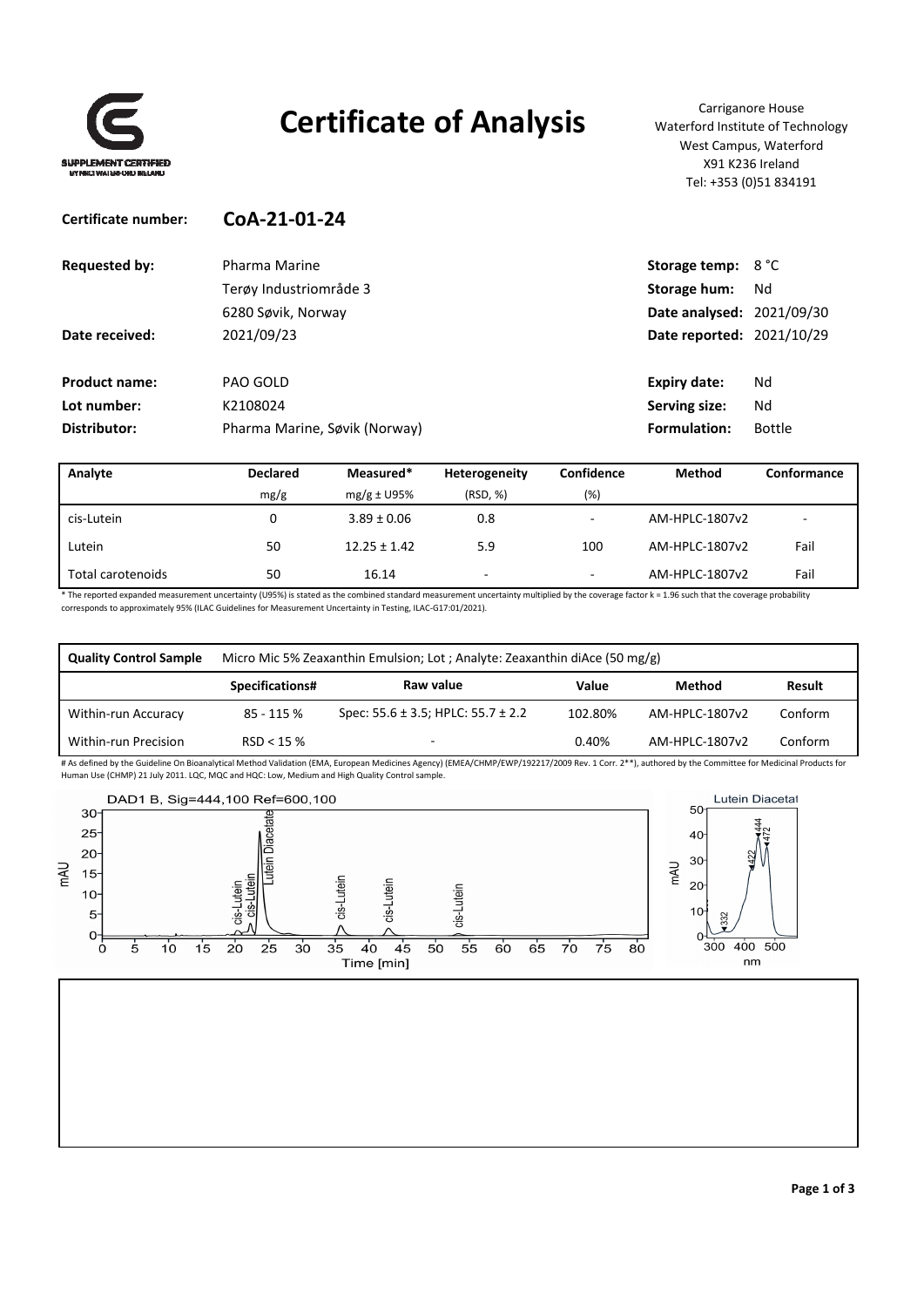

**Product pictures**

**Comments**

#### **Conclusions**

‐ This product does not comply with label claim based on Supplement Certified criteria for Lutein diAce

Conclusion: This product does not comply with Supplement Certified analysis criteria for label claim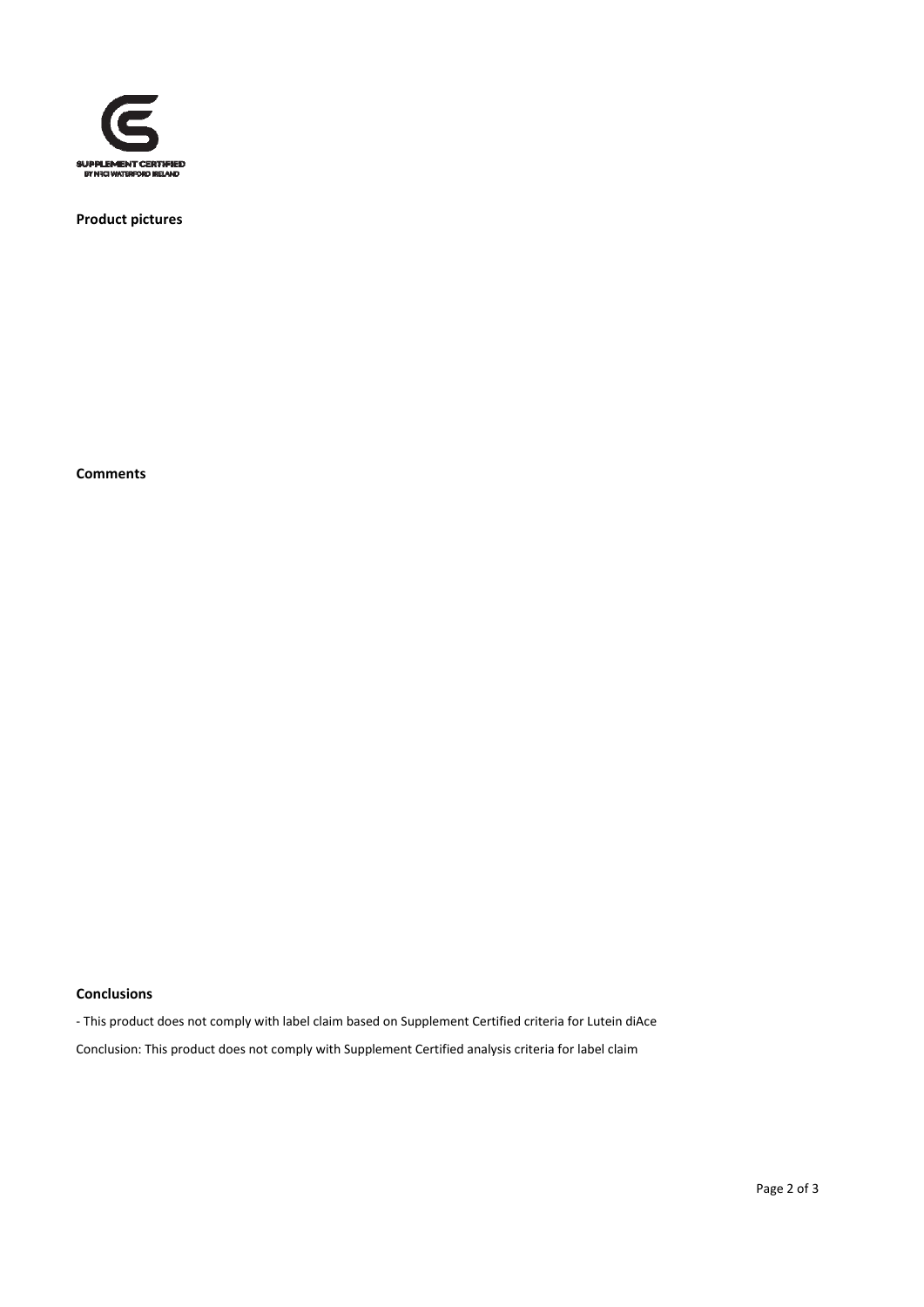

**Supplement Certified criteria: Supplement Certified, performed by the Nutrition Research Centre Ireland, means that the supplement product analysed has undergone independent 3rd party analysis to confirm that each** active ingredient (carotenoid and/or omega-3 fatty acid) present in the dietary supplement matches 100% of **quantity label claim, excluding expanded uncertainty of 95% (U95%). Also, heterogeneity of each measurand must be below 10% (relative standard deviation, RSD).**

Quality control criteria (Within-run accuracy): Closeness of the determined value obtained by the method to the **nominal concentration of the analyte (expressed in percentage). Three quality control (QC) samples, representative of the external calibration line's low, medium, and high concentrations, are quantified by spectrophotometry (nominal concentration) and by HPLC (using the current external calibration line). Concentration of the analyte obtained by both techniques is averaged and shown (Raw value). The QC sample** whose value is farthest from its nominal value is taken as the within-run accuracy (Value). This value must be **within 15% of its nominal value to conform.**

Quality control criteria (Within-run precision): Closeness of repeated individual measures of one of the analytes assessed. The QC sample representative of the high concentration of the external calibration line is analysed at **the beginning, middle and end of the run. The resulting RSD (Value) must be below 15% to conform.**

Disclaimers and Terms: The testing results in this certificate relate only to the samples described above. Unless otherwise stated, all results are expressed on an as received basis. This report shall not be altered, modified, supplemented or abstracted in any manner. Any violation of these conditions renders the report and its results **void.**

**Analysis performed by: Tommy Power Approved by: Dr Alfonso Prado‐Cabrero**